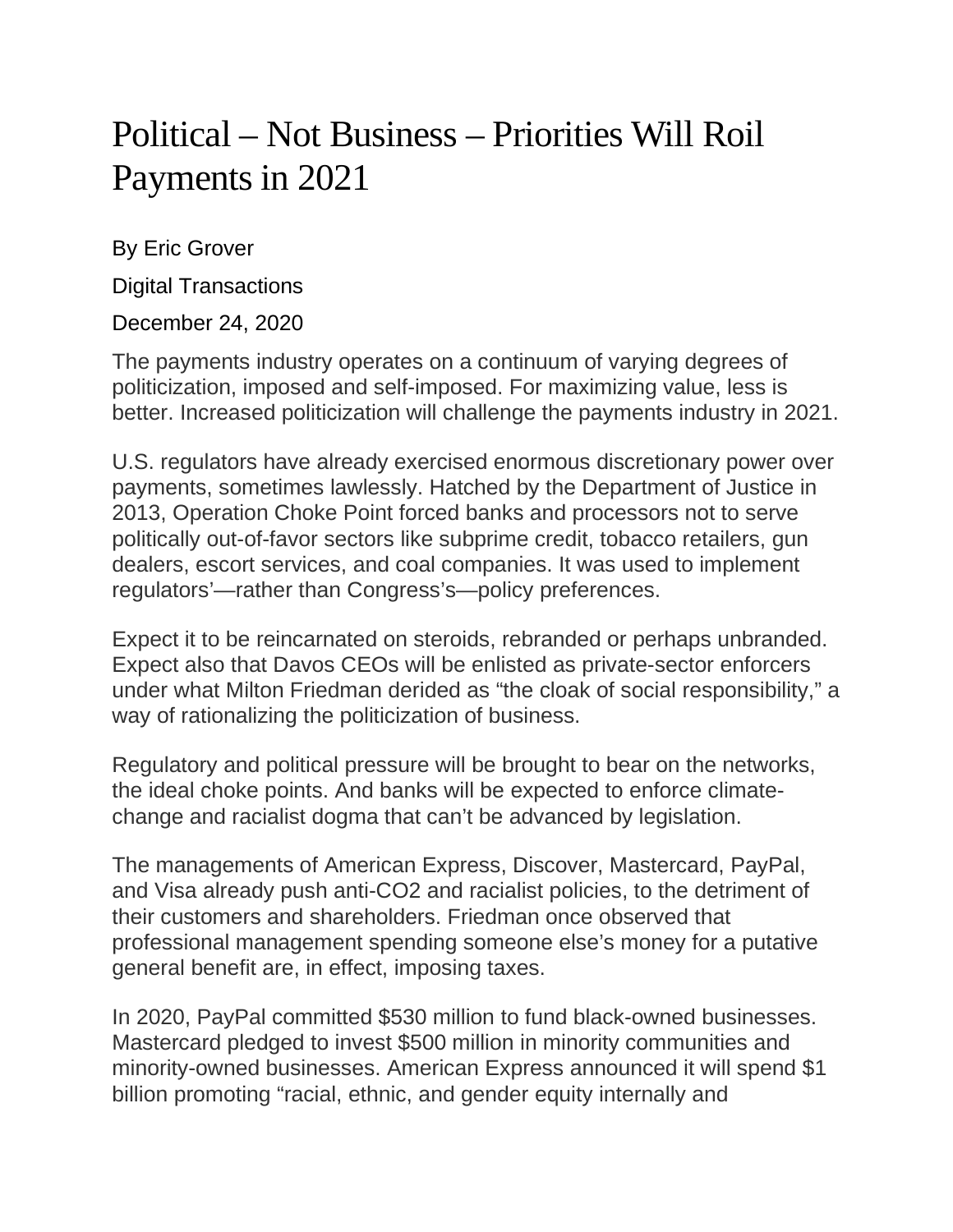externally." Investment and spending decisions driven by race or gender rather than commercial merit harm payment systems' customers and shareholders. But woke regulators will demand more such decisionmaking.

Payment systems rely on electricity 24/7/365, the cheaper and more reliable, the better. Yet, they piously trumpet that they're increasing its cost. Visa announced it uses 100% "renewable" energy. It can't, however, because the grid relies on fossil fuels and nuclear energy. It's spending more buying carbon credits to virtue-signal.

Mastercard declared its "first priority" was improving its operations' environmental footprint and pressures suppliers to disclose their carbon emissions. Instead, its priority should be delivering great payment products, delighting customers worldwide to maximize sustainable profits for its owners.

PayPal CTO Sri Shivananda declared climate change was causing raging wildfires and monsoons. He pledged PayPal's efforts to help ensure Gaia's temperature doesn't increase more than 1.5 degrees Celsius. The earth has been warming and cooling for billions of years. PayPal doesn't know what climate is optimal, much less have the obligation or ability to affect it.

Meanwhile, regulators will bully banks and payment systems to suppress their own CO2 emissions, as well as those of customers and suppliers.

In Europe, payments protectionism has reared its ugly head. The European Central Bank and the European Commission have their latest would-be payments champion, the European Payments Initiative (EPI). It's a political project. They want the European Union to have "strategic autonomy" in payments, that is, not to rely on U.S.-domiciled Mastercard, Visa, Google Pay, and Apple Pay. They will strong-arm banks and processors to commit to EPI. However, allocating resources to political payments white elephants will only make consumers, merchants, and banks poorer. Government shouldn't try to pick or create payments winners and losers.

China's greatest entrepreneur and richest man, Jack Ma, and the world's biggest mobile-payment system and lifestyle app, Alipay (Ant), were slapped down after he publicly crossed the regime, criticizing increased